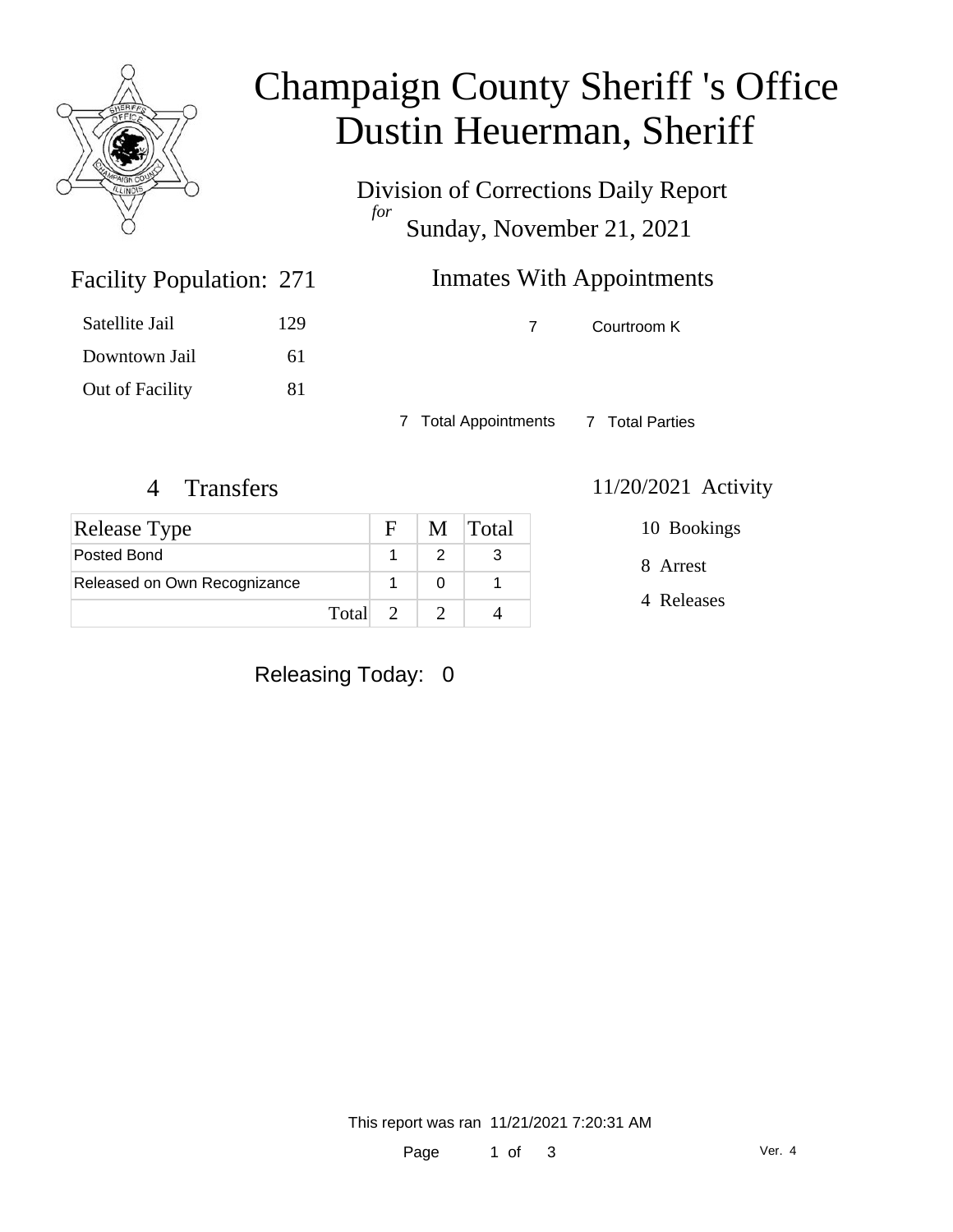

# Champaign County Sheriff 's Office Dustin Heuerman, Sheriff

Division of Corrections Daily Report *for* Sunday, November 21, 2021

#### Custody Status Count

- Electronic Home Dentention 17
	- Felony Arraignment 12
		- Felony Other 7
	- Felony Pre-Sentence 7
		- Felony Pre-Trial 195
	- Felony Pre-Trial DUI 3
	- Felony Sentenced CCSO 3
	- Felony Sentenced IDOC 3
		- Hold Other 3
		- Hold Sentenced IDOC 2
	- Misdemeanor Arraignment 3
		- Misdemeanor Other 1
		- Misdemeanor Pre-Trial 2
			- Petition to Revoke 4
			- Remanded to DHS 6
			- Traffic Arraignment 1
				- Traffic Pre-Trial 1
		- Traffic Sentenced CCSO 1
			- Total 271